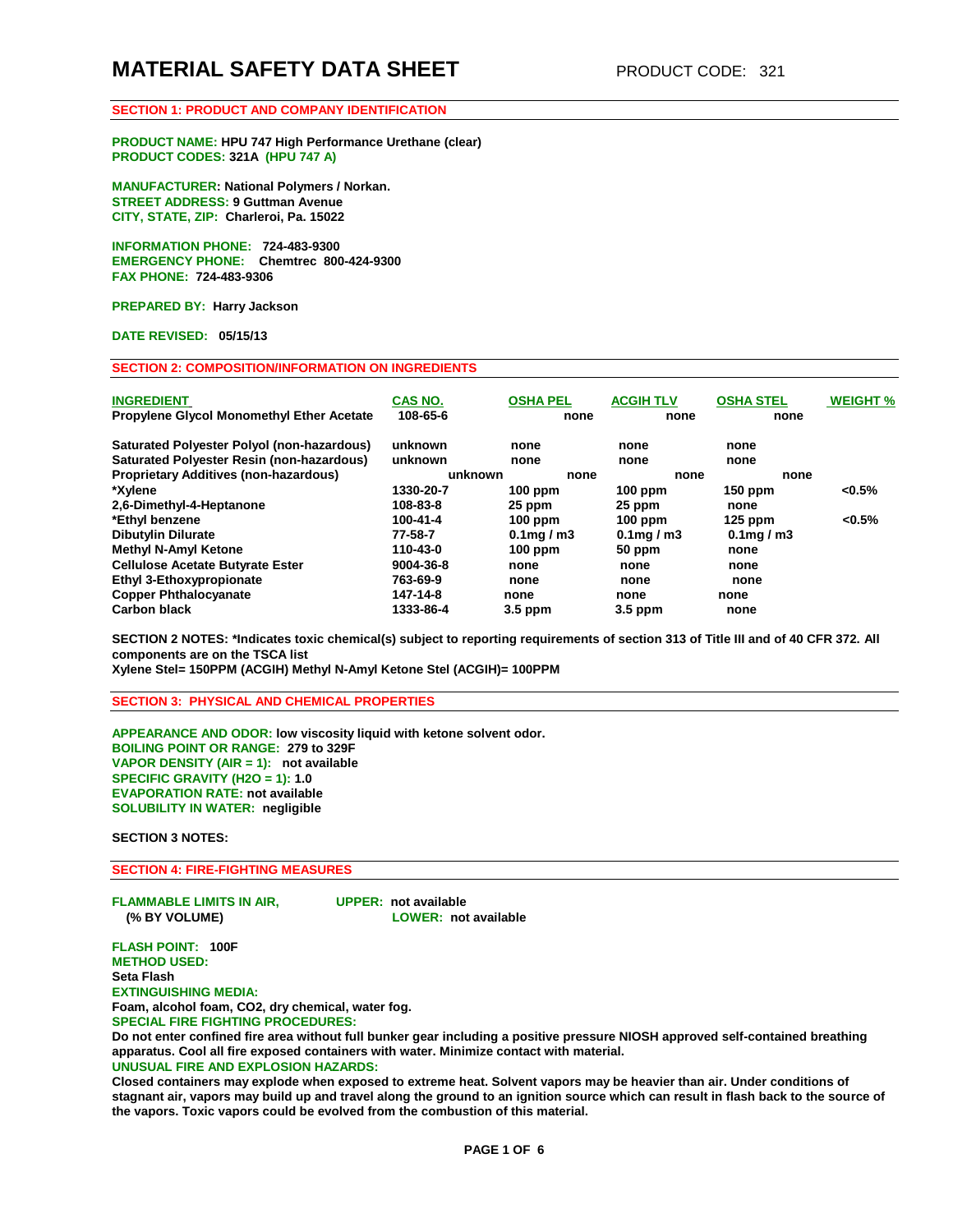# **SECTION 4 NOTES:**

# **SECTION 5: STABILITY AND REACTIVITY**

### **STABILITY:**

**stable CONDITIONS TO AVOID (STABILITY): Avoid excessive heat or open flames. This material should not be mixed with phosphorous containing material or oxidizers. INCOMPATIBILITY (MATERIAL TO AVOID): Can react Vigorously with strong oxidizing agents and phosphorous containing materials. HAZARDOUS DECOMPOSITION OR BY-PRODUCTS: carbon monoxide and carbon dioxide. HAZARDOUS POLYMERIZATION: Will not occur.** 

### **SECTION 5 NOTES:**

# **SECTION 6: HAZARDS IDENTIFICATION**

### **HMIS HAZARD CLASSIFICATION**

**HEALTH: 2 FLAMMIBILITY: 3 REACTIVITY: 0 PERSONAL PROTECTIVE EQUIPMENT: G** 

# **POTENTIAL HEALTH EFFECTS**

**EYES:**

**May cause corneal damage if left untreated which is slow to heal but usually reversible. SKIN:**

**May cause irritation or allergic response. May cause defatting, dryness, cracking, rash or redness or dermatitis. SKIN ABSORPTION:**

**Solvents can penetrate the skin causing effects similar to those for acute inhalation symptoms.**

**INGESTION:**

**Can cause irritation to the digestive tract including sore throat, abdominal pain, nausea, vomiting and diarrhea.**

**Vomiting may Cause Aspiration of solvents resulting in chemical pneumonitis.** 

**INHALATION health risks and symptoms of exposure:**

**Solvent vapors are irritating to the eyes, nose and throat and respiratory**

**tract resulting in dryness of the throat and tightness in the chest. Other symptoms include headache, nausea, narcosis, fatigue and loss of appetite.** 

### **HEALTH HAZARDS (ACUTE AND CHRONIC):**

**Chronic Exposure to organic solvents has been associated with various neurotoxic effects including brain damage, nervous system damage or death. Prolonged vapor contact may cause conjunctivitis. Chronic inhalation may also include loss of memory, loss of intellectual ability and loss of coordination. Corneal damage is possible but usually reversible. Repeated Exposure to solvents can cause anemia, liver abnormalities, kidney damage or cardiac abnormalities.** 

# **MEDICAL CONDITIONS GENERALLY AGGRAVATED BY EXPOSURE:**

**Respiratory conditions or other allergic response.** 

**CARCINOGENICITY<br>OSHA: NO MTP: NO OSHA: NO NTP: NO IARC: NO**

**ADDITIONAL CARCINOGENICITY INFORMATION:**

**No listed ingredients of this product are regulated as carcinogens.** 

# **SECTION 7: FIRST AID MEASURES**

### **EYES:**

**Flush eyes with water for at least fifteen minutes and consult a physician.** 

**SKIN:**

**Wash affected area with soap and water and remove contaminated clothing promptly.** 

**INGESTION:**

**Do not induce vomiting. Never give anything by mouth to an unconscious person. Consult a physician. INHALATION:**

**Remove victim to fresh air area and administer oxygen if necessary. Consult a physician if necessary.**

**SECTION 7 NOTES:** 

**SECTION 8: RELEASE MEASURES**

# **STEPS TO BE TAKEN IN CASE MATERIAL IS RELEASED OR SPILLED:**

**Remove all sources of ignition and ventilate the area. Wear appropriate protective equipment such as vapor cartridge or air supplied respirator when necessary. Dike and absorb the material with absorbent such as clay and place in disposal containers.**

**SECTION 8 NOTES:**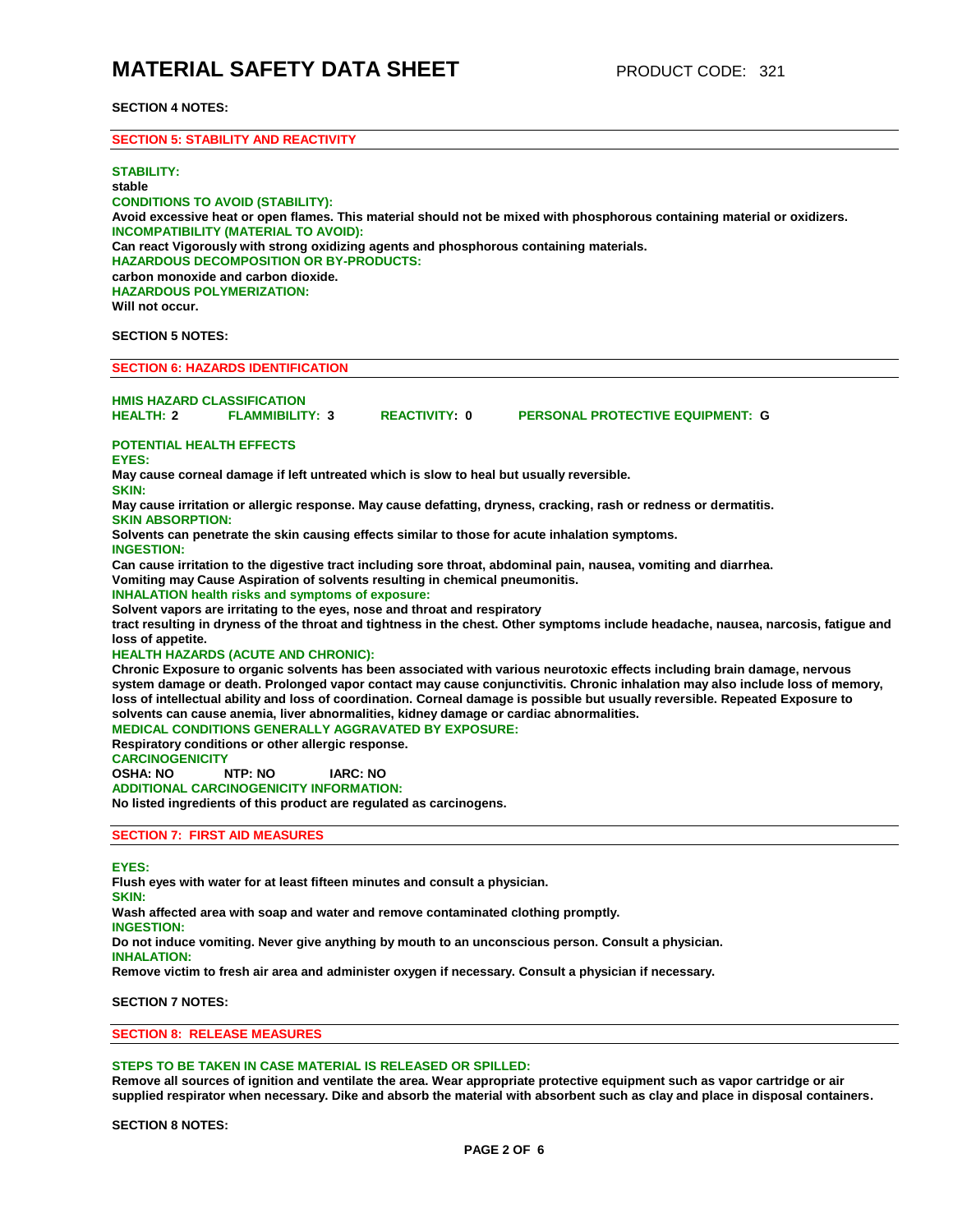# **SECTION 9: WASTE DISPOSAL**

### **WASTE DISPOSAL METHOD:**

**Dispose of the material in a waste disposal site in accordance with local, state, and federal laws. Empty containers should be handled with care due to product residue and possible vapor from organic solvents. Never use a gas or electric torch to cut the drums.**

**SECTION 10: HANDLING AND STORAGE**

# **PRECAUTIONS TO BE TAKEN IN HANDLING AND STORAGE:**

**Store in cool dry area. Seal all partially used containers. Wash with soap and water before eating, drinking, smoking or using the toilet facilities. Mixed materials contain the hazards of all the components, therefore, read the MSDS's of all the components prior to using the material. Properly label all containers.** 

### **OTHER PRECAUTIONS:**

**Avoid all skin contact. Avoid breathing vapors generated from the material. Observe conditions of good general hygiene and safe working practices. Contaminated leather articles cannot be cleaned and must be discarded if contaminated with this product. Wash all contaminated clothing prior to the reuse thereof. Supply appropriate ventilation or engineering controls prior to using this product.**

**SECTION 10 NOTES:** 

**SECTION 11: EXPOSURE CONTROLS/PERSONAL PROTECTION**

# **RESPIRATORY PROTECTION:**

**Use a NIOSH approved respirator as required to prevent over-exposure to vapor in accordance with 29 CFR 1910.134. Use a positive pressure respirator when airborne concentrations are not known or if exceeding TLV's or if working in a confined space. Always consider the hazards from all components in the mixed material state.** 

### **VENTILATION :**

**Exhaust ventilation sufficient to keep the airborne concentrations of the solvents and other hazardous materials below the toxic level concentrations.** 

**PROTECTIVE GLOVES:**

**Impervious gloves – neoprene or rubber.** 

**EYE PROTECTION:**

**Splash goggles or glasses with side shields. If the environment warrants, a full face shield should be employed. OTHER PROTECTIVE CLOTHING OR EQUIPMENT:**

**Wear body covering clothing and other coverings as necessary such as an apron and appropriate footwear to avoid contact. WORK HYGIENIC PRACTICES:**

**Observe good general hygienic practices.**

**SECTION 11 NOTES:** 

**.**

# **SECTION 12: TRANSPORTATION**

**DOT CLASSIFICATION: Part A "FLAMMABLE LIQUID N.O.S., 3, UN1993, PGIII"**

### **SECTION 13: DISCLAIMER**

**DISCLAIMER: The information Contained herein is based on the data available and is believed to be accurate, However, the manufacturer makes no warranty expressed or implied regarding the accuracy of this data or the results obtained from the use thereof.** 

**Accordingly, we assume no responsibility for injury from the use of this product.**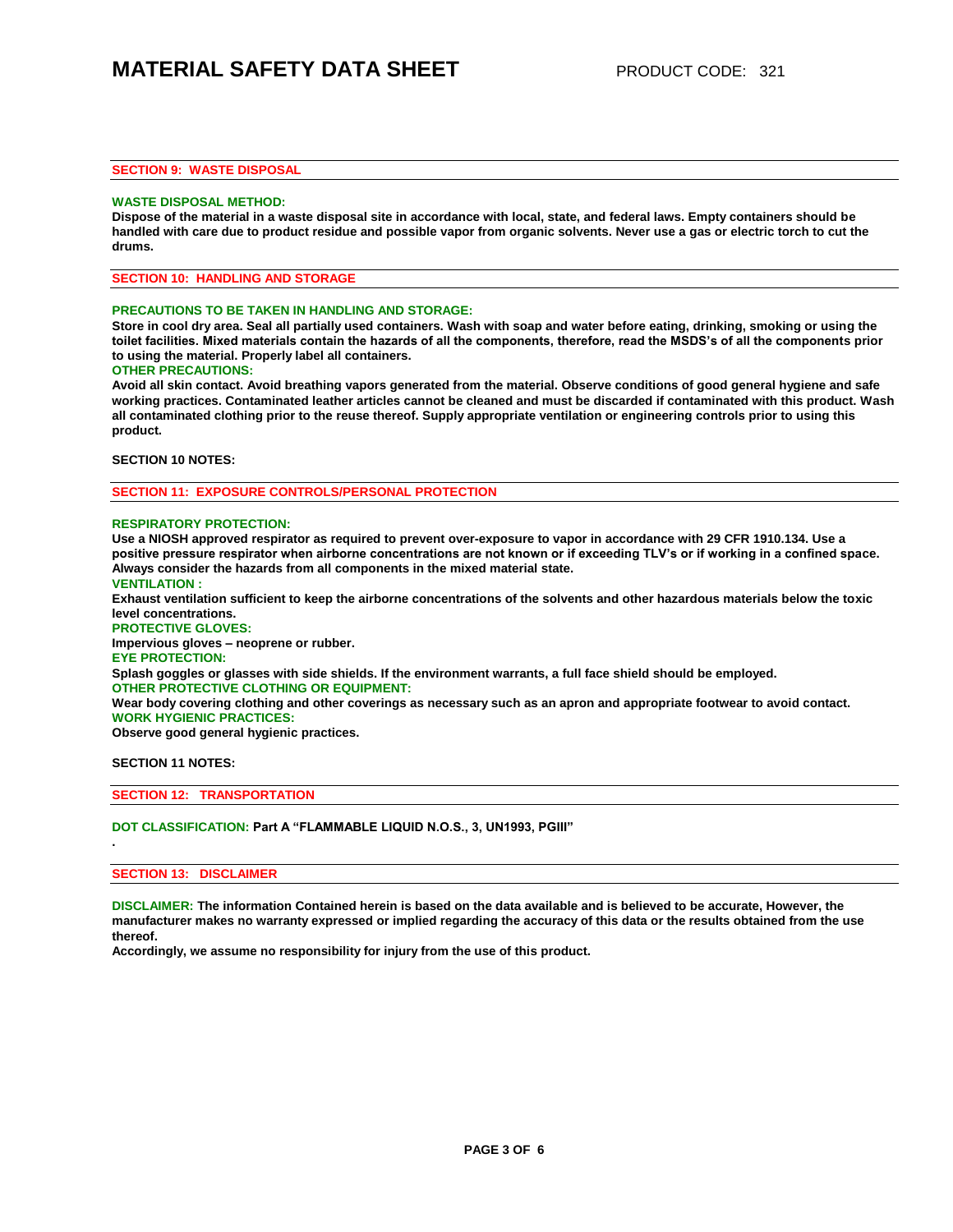# **SECTION 1: PRODUCT AND COMPANY IDENTIFICATION**

**PRODUCT NAME: HPU 747 High Performance Uretahne part B PRODUCT CODES: 321B (HPU 747 B)**

**MANUFACTURER: National Polymers Inc. STREET ADDRESS: 9 Guttman Avenue CITY, STATE, ZIP: Charleroi, Pa. 15022** 

**INFORMATION PHONE: 724-483-9300 EMERGENCY PHONE: Chemtrec 800-424-9300 FAX PHONE: 724-483-9306** 

**PREPARED BY: Harry Jackson** 

**DATE REVISED: 9/15/05**

# **SECTION 2: COMPOSITION/INFORMATION ON INGREDIENTS**

| <b>INGREDIENT</b><br>Hopolymer of HDI<br>*Xylene<br>n-Butyl Acetate | CAS NO.<br>28182-81-2<br>1330-20-7<br>123-86-4 | <b>OSHA PEL</b><br>1 ma/m3<br><b>100 PPM</b><br><b>150 PPM</b> | <b>ACGIH TLV</b><br><b>NONE</b><br><b>100 PPM</b><br><b>150 PPM</b> | <b>OSHA STEL</b><br><b>NONE</b><br><b>150 PPM</b><br><b>200 PPM</b> | <b>WEIGHT %</b><br>12 |
|---------------------------------------------------------------------|------------------------------------------------|----------------------------------------------------------------|---------------------------------------------------------------------|---------------------------------------------------------------------|-----------------------|
| Hexamethylene Diisocyanate (HDI)                                    | 822-06-0                                       | <b>NONE</b>                                                    | .005 PPM                                                            | <b>NONE</b>                                                         |                       |

**\*Indicates toxic chemical (s) subject to the reporting requirements of section 313 Title III and of 40 CFR 372. XYLENE ACGIH STEL= 150PPM. FOR HDI: ORAL LD50> 10,000 mg/kg (RATS), INHALATION LC50 RANGES FROM 137 TO 1150 mg/m3, EYE IRRITATION SCORE 54.6/110 FOR A 24 HOUR EXPOSURE, SKIN EXPOSURE- MODERATE IRRITANT IRRITATION SCORE 3.4/8 (RABBIT)**

**SECTION 3: PHYSICAL AND CHEMICAL PROPERTIES**

**APPEARANCE AND ODOR: Pale yellow liquids with solvent odor** 

**BOILING POINT OR RANGE: 279 <sup>0</sup> F**

**VAPOR DENSITY (AIR = 1): not available** 

**SPECIFIC GRAVITY (H2O = 1): 1.1** 

**EVAPORATION RATE: not available** 

**SOLUBILITY IN WATER: negligible** 

**SECTION 3 NOTES:** 

**SECTION 4: FIRE-FIGHTING MEASURES** 

**FLAMMABLE LIMITS IN AIR, UPPER: not available**

 **(% BY VOLUME) LOWER: not available**

**FLASH POINT: 91F**

**METHOD USED: Seta Flash EXTINGUISHING MEDIA: Foam, alcohol foam, CO2, dry chemical SPECIAL FIRE FIGHTING PROCEDURES:**

**Do not enter confined fire area without full bunker gear including a positive pressure NIOSH approved self-contained breathing apparatus. Presence of solvents in product may require grounding. Remove all sources of ignition. UNUSUAL FIRE AND EXPLOSION HAZARDS:**

**If fire occurs, solvents may produce excessive pressure. Sealed drums may rupture and ignite. Vapors are heavier than air and may travel along the ground and ignite by any source of ignition. During a fire, HDI vapors and other toxic gasses may be evolved. Containers may burst if contaminated with water. Vapor flashback to source is possible.** 

**SECTION 4 NOTES:**

**SECTION 5: STABILITY AND REACTIVITY**

**STABILITY: stable**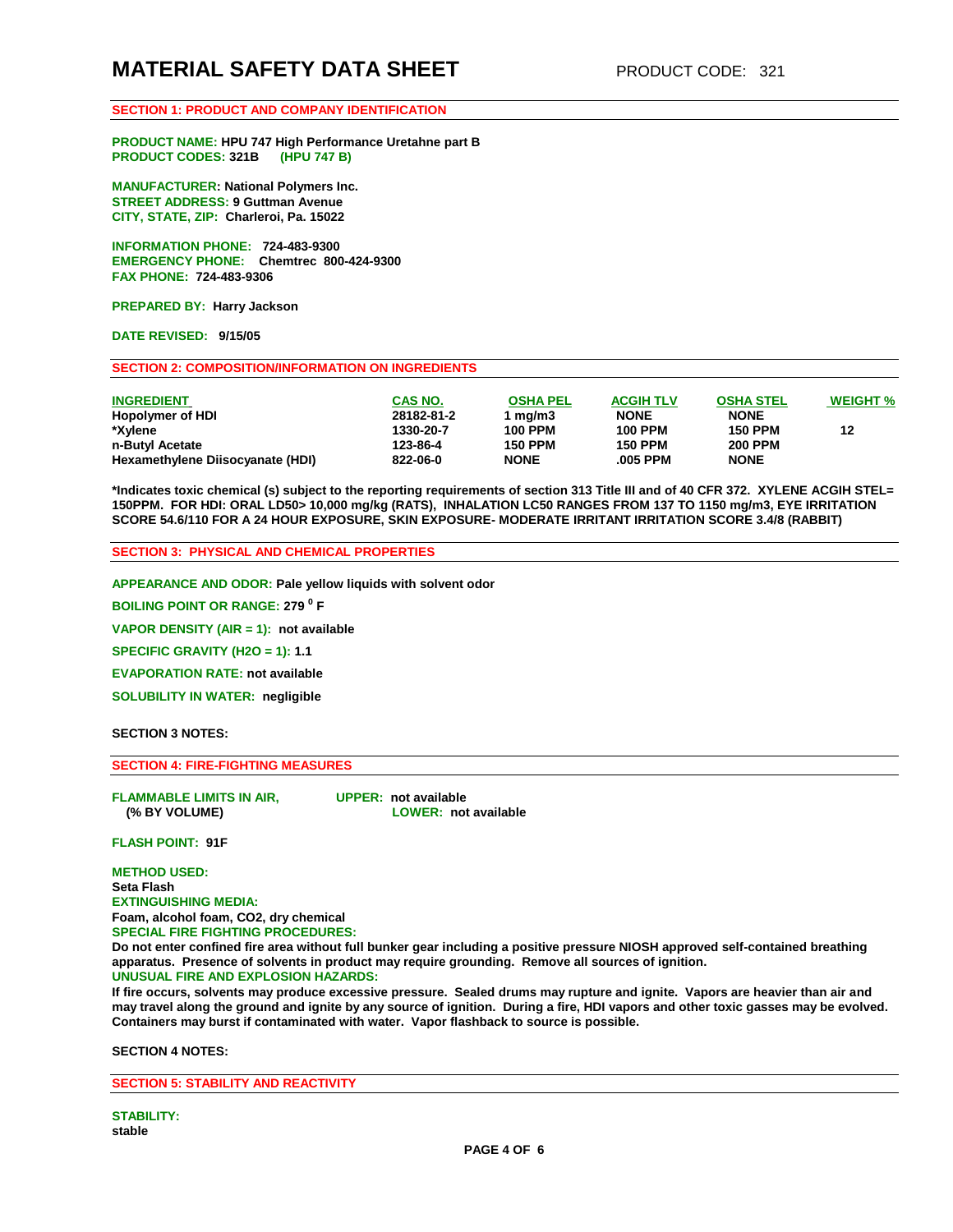# **MATERIAL SAFETY DATA SHEET** PRODUCT CODE: 321

# **CONDITIONS TO AVOID (STABILITY):**

**Avoid excessive heat or open flames as well as all sources of ignition such as sparks, heaters, static discharges, etc. INCOMPATIBILITY (MATERIAL TO AVOID):**

**Avoid water, amines, strong bases, alcohols, metal compounds, and surface active compounds. HAZARDOUS DECOMPOSITION OR BY-PRODUCTS:**

**May form toxic chemicals, carbon dioxide carbon monoxide, oxides of nitrogen, HCN and HDI.** 

### **HAZARDOUS POLYMERIZATION:**

**Moisture or materials that react with isocyanates and temperatures above 400 degrees F may cause polymerization.** 

### **SECTION 5 NOTES:**

**SECTION 6: HAZARDS IDENTIFICATION**

**HMIS HAZARD CLASSIFICATION HEALTH: 2 FLAMMIBILITY: 3 REACTIVITY: 1 PERSONAL PROTECTIVE EQUIPMENT: G**

### **POTENTIAL HEALTH EFFECTS**

**EYES:**

**Can cause severe irritation, redness, tearing or blurred vision as well as corneal opacity and conjunctivitis.** 

**SKIN:**

**May cause irritation, defatting, and dermattitis.** 

# **SKIN ABSORPTION:**

**Can cause reddening, swelling, rash, scaling or blistering. Overexposure may cause sensitization resulting in reaction to contact of small amounts.**

# **INGESTION:**

**Can cause gastrointestinal irritation, nausea, vomiting, diarrhea. Aspiration of material into the lungs can cause chemical pneumonitis which can be fatal. Can cause corrosive action to mucous membranes and digestive tracts.**

**INHALATION health risks and symptoms of exposure:**

**Can cause nausea and respiratory irritation, dizziness, weakness, fatigue, nausea, headache, and possible unconsciousness. Burning sensation to mucous membranes, shortness of breath and flu like symptoms may occur.** 

### **HEALTH HAZARDS (ACUTE AND CHRONIC):**

**Can cause sensitization by exposure through contact or high concentrations of vapor. Over-exposure to this material can cause cardiac abnormalities. Overexposure can possibly cause anemia. Liver abnormalities, kidney damage or eye damage. May cause asthma or other respiratory disorders, bronchitis, emphysema, hyperactivity and eczema.** 

**MEDICAL CONDITIONS GENERALLY AGGRAVATED BY EXPOSURE:**

**Respiratory conditions or other allergic response. CARCINOGENICITY**

**OSHA: NO NTP: NO IARC: NO** 

### **SECTION 7: FIRST AID MEASURES**

**EYES:**

**Flush eyes with water for at least fifteen minutes and consult a physician.** 

**SKIN:**

**For extreme exposure use a safety shower immediately. Wash affected area with soap and water and remove contaminated clothing promptly.** 

### **INGESTION:**

**Do not induce vomiting. Keep person warm and consult a physician immediately. Give 1-2 cups or milk or water to drink. INHALATION:**

**Remove victim to fresh air area and administer oxygen if necessary. Obtain medical assistance, asthmatic type symptoms may occur immediately or be delayed for several hours. Treatment is symptomatic.** 

### **SECTION 7 NOTES:**

# **SECTION 8: RELEASE MEASURES**

### **STEPS TO BE TAKEN IN CASE MATERIAL IS RELEASED OR SPILLED:**

**Wear respirator and protective clothing. Remove all sources of ignitions. Remove excess with spark proof equipment, and the remainder with an absorbent such as clay and place in disposal containers. Contained air respirator may be necessary.**

**SECTION 8 NOTES:** 

### **SECTION 9: WASTE DISPOSAL**

### **WASTE DISPOSAL METHOD:**

**Dispose of the material in a waste disposal site in accordance with local, state, and federal laws.**